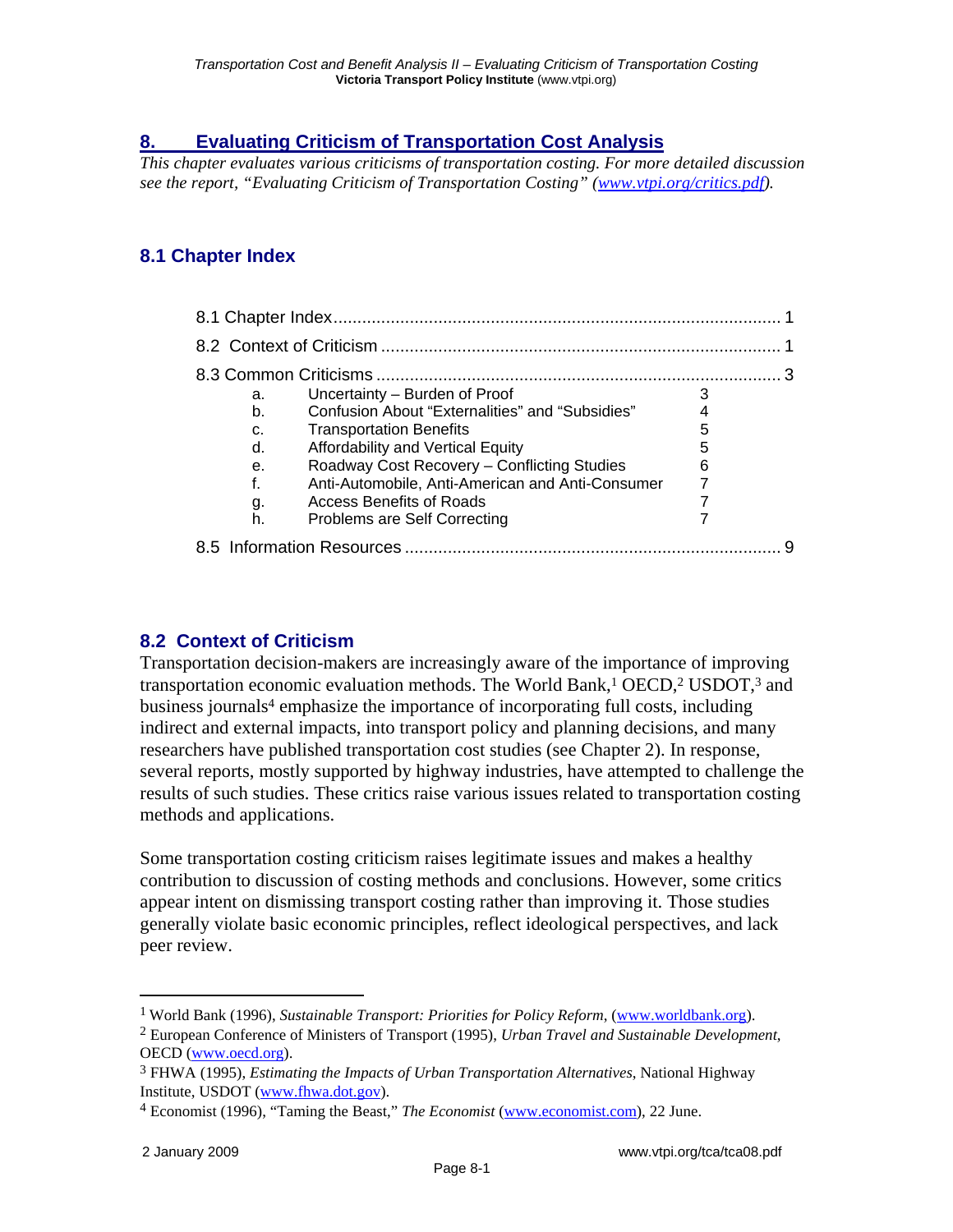Because of fundamental differences in perspective and philosophy, the results of the critics' analyses should not be legitimately compared with transport costing studies. Unfortunately, they frequently are. For example, the Canadian Automobile Association claims that driving is not subsidized, based on analysis that violates standard cost allocation methods and misrepresents many issues related to external costs. Critics might respond that transportation cost studies are equally biased, but most have been performed by major academic institutions or research organizations, are based on conventional economic principles, and many have peer review.

This is not to say that there are no errors, issues of disagreement, and uncertainty in the transportation costing literature, or that costing study results have not been misused. Below are some legitimate criticisms of transportation costing:

- Many cost estimates have significant variation and uncertainty. Although this is often acknowledged in the studies (some of which provide cost ranges), cost values are often reported as simple point values with little discussion of their variability. Since there are often several estimates of a particular cost, researchers should indicate the range of alternative estimates and explain why a particular estimate was selected for analysis.
- Some transportation costing studies provided insufficient details of assumptions and analysis to allow readers to understand how cost estimates were calculated.
- Published estimates usually reflect average costs, which can differ significantly from marginal costs. Marginal costs tend to vary significantly, depending on time, location and other factors, which can be difficult to measure.
- Many cost estimates are ultimately based on just a few original studies, some of which involved little research or are inappropriate for simple extrapolation to other situations. For example, some estimates of the number of parking spaces per vehicle and the portion of urban land devoted to transport facilities appear to be little more than educated guesses.
- Transportation costing may vary to reflect different context and objectives. For example, horizontal equity analysis may focus on the degree to which individuals or households bear the transportation costs they impose, while efficiency analysis focuses on whether prices reflec marginal costs. Some studies reflect a specific perspective, such as only considering costs that occur within a particular jurisdiction. Some studies fail to specify the context, or use inappropriate analysis methods (such as average rather than marginal cost values).
- It is inappropriate to add up total external costs of vehicle use and convert this into an optimal fuel tax. An optimal price structure would require several price changes to target individual externalities, subject to practical considerations.<sup>5</sup>
- It is inappropriate to add congestion externalities to motorists' travel time and vehicle operating costs when calculating total external costs, since this double counts impacts.
- Transportation costing is sometimes inappropriately presented as a moral rather than economic issue. The existence of external costs does not mean that driving is "bad," that people who drive are irresponsible, or alternative mode users are morally superior.

<sup>5</sup> Todd Litman (2007), *Socially Optimal Transport Prices and Markets*, VTPI (www.vtpi.org); at www.vtpi.org/sotpm.pdf.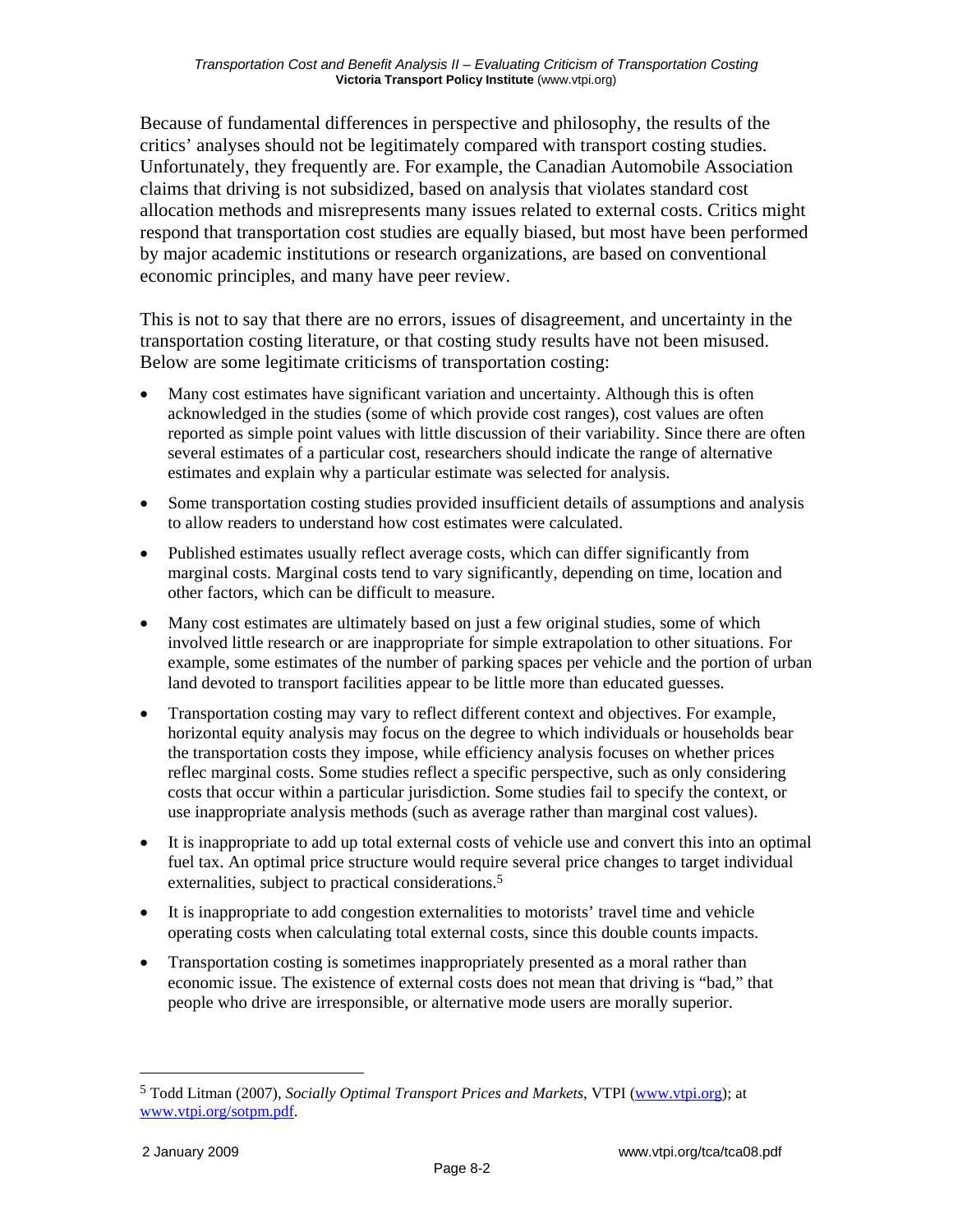## **8.3 Common Criticisms**

*This section discusses some specific issues raised by transportation costing critics.* 

### a. Uncertainty – Burden of Proof

Some transportation costs are difficult to measure, due to of limited research or because they are inherently difficult to quantify. For example, external parking costs are technically easy to calculate but until recently little effort had been made to measure them, while land use impact costs of motor vehicle use are technically difficult to quantify. As a result, transport cost estimates involve various degrees of uncertainty.

But uncertainty is not unique to transportation costing, nor is it an insurmountable problem. Many decisions involve uncertainty, and uncertainty can be addressed in several ways including expert consultations, sensitivity analysis, and targeted research. Critics legitimately concerned with uncertainty should support rigorous and independent research on these issues.

Much of the variation in transportation costs can be explained and accounted for in analysis. A meta-analysis by Quinet compared the results of 14 transport cost studies performed in Western Europe from 1998-2003 (one from 1991).<sup>6</sup> It analyzed their methodologies and compared their results using regression analysis. It found that much of the variance in cost values between studies can be explained by differences in the types of costs and conditions evaluated. Scientific uncertainty is a smaller contribution of variation. It concludes that, when properly applied, cost studies can provide justifiable values that are useful for economic analysis.

Critics sometimes argue that uncertain costs should be excluded from analysis. This is analytically incorrect and skews results. It is more appropriate to use the best available estimates and apply sensitivity analysis. As stated by one expert, "*A crude approximation, made as exact as possible and changed over time to reflect new information, would be preferable to the manifestly unjust approximation caused by ignoring these costs, and thus valuing environmental damage as zero.*"7

Excluding or using only low estimates of uncertain costs is often defended as being "conservative," implying caution. However, low cost estimates undervalue damages and risks, resulting in less cautious and conservative decisions than higher estimates. When a cost or risk is dismissed because of uncertainty, despite reasonable evidence of its existence, the results should be described as a *lower bound* of estimate, and decision makers informed that total costs are likely to be higher. Costs excluded from quantitative analysis because they are difficult to measure should be described qualitatively. For example, if transport project analysis includes no monetized estimates fo sprawl costs, land use impacts should be quantified and likely costs described.

<sup>6</sup> Emile Quinet (2004), "A Meta-Analysis Of Western European External Cost Estimates," *Transportation Research D*, Vol. 9 (www.elsevier.com/locate/trd), pp. 465-476.

<sup>7</sup> Richard Ottinger (1993), "Incorporating Externalities - The Wave of the Future," in *Expert Workshop on Lifecycle Analysis of Energy Systems*, OECD (www.oecd.org), p. 54.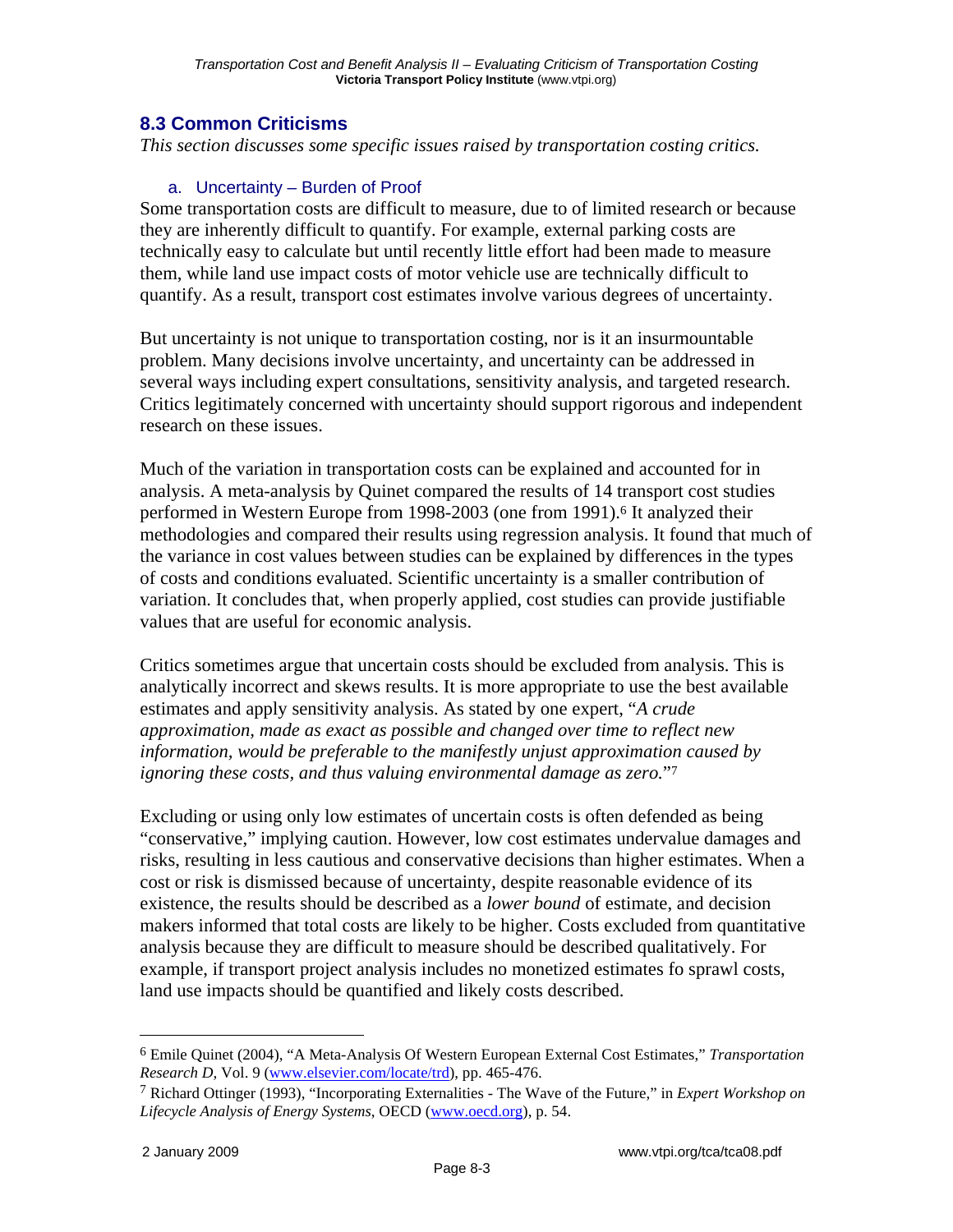#### b. Confusion About "Externalities" and "Subsidies"

Critics sometimes argue that congestion, crash and facility costs are not external since they are borne largely by motorists as a group. This argument reflects confusion about the concepts of external cost and subsidy. External costs are negative impacts not reflected in the price of a good. Subsidies are economic costs transferred from one individual or group to another.

These critics assume that externalities should be evaluated at the *sector* (group) level. Sector level analysis is common in politics where decisions are based on group interests but is inappropriate for economic evaluation, which deals with decisions by individual consumers and firms. Both economic efficiency and equity require that external costs be defined at the individual level for reasons discussed below:

- *Economic efficiency* requires that prices reflect marginal costs. This gives consumers accurate price signals. If road use prices fail to reflect full marginal costs, consumers will drive more than is optimal, leading to problems such as excessive congestion, facility costs, accidents and pollution. Described differently, internalizing costs gives consumers the savings that result when they drive less. Currently, if a motorist reduces mileage, the savings from reduced congestion, road and parking facility expenses, accidents and pollution are dispersed throughout society. By charging motorists directly for these costs they will individually capture the benefits that result when they drive less, which allows them to make efficient tradeoffs between the benefits and costs of each trip.
- *Horizontal equity* requires that individual consumers "pay for what they get and get what they pay for" unless a subsidy is specifically justified. External costs violate this principle, resulting in unfair cross-subsidies between individuals. Motorist's impacts on other motorists might be equitable if each imposes and bears the same magnitude of costs, but in practice these impacts differ significantly between motorists. For example, careless drivers impose accident risks on more cautious motorists.

Sector level analysis implies that society is unconcerned with costs individuals impose on others in the same group. This is arbitrary and easily manipulated because it depends on how groups are defined. For example, is traffic noise caused by motorists from one neighborhood an internal or external cost when they drive in another neighborhood? Are motorcyclists included in the same group as car drivers for evaluating noise costs? Are noise costs internal if imposed on a resident of an automobile owning household who travels mainly by bicycle? Defining externalities at the sector level makes no more sense than to suggest that stealing is acceptable if committed against somebody who shares a "group" attribute (a common ethnic, consumer or income status).

Described differently, external costs represent a subsidy of one *good* at the expense of other *goods*. For example, free commuter parking makes driving relatively cheaper than other modes. Such distortions ultimately harm consumers by reducing their options and increasing probems such as congestion. Even commuters who drive and use free parking are worse off overall compared with a more neutral policies. For these reasons, economic efficiency and equity require individual level analysis of external impacts.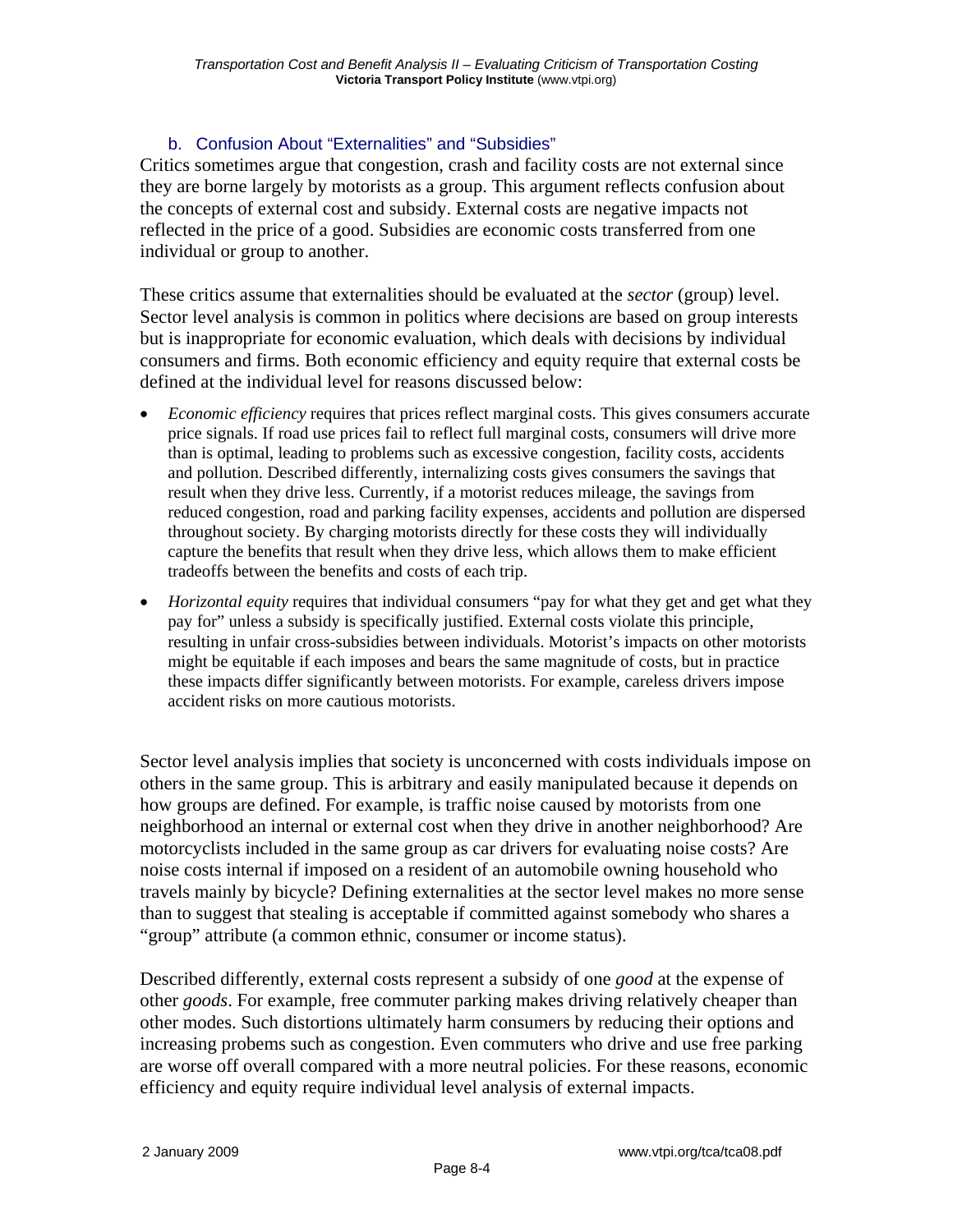## c. Transportation Benefits

Critics argue that focusing on costs ignores transport benefits. This is untrue. As discussed in Chapter 7, most cost studies acknowledge the tremendous benefits provided by transport in general and automobile use in particular. But, most transport benefits are measured in terms of reduced costs, so cost analysis is the basis for measuring benefits.

The simple existence of benefits does not itself justify underpricing. Consumers pay directly for most goods they use regardless of how beneficial, including food, clothing and shelter, unless a subsidy is specifically justified. Broad subsidies for driving are only justified if *external marginal benefits* (people benefit overall if their neighbors drive more) are significantly greater than *external marginal costs*. Studies have found few external benefits from driving, and virtually no external *marginal* benefits.<sup>8</sup> That mobility provides benefits does not prove that *more* driving is better or that all driving should be subsidized. Direct user payments of transportation costs allows consumers to trade costs against benefits for each trip, just as a la carte restaurant pricing allows diners to choose the amount and combination of foods they want.

### d. Affordability and Vertical Equity

Critics sometimes argue that charging motorists for their external costs harms the poor. They claim that higher user fees and investments in alternative modes creates an elitist transport system that benefits the rich (who would enjoy uncongested roads), while low income motorists are forced to use inferior modes such as walking and public transportation. But these arguments ignore important points:

- Underpriced automobile travel reduces travel options and increases travel costs for nondrivers, which is vertically inequitable (i.e., it harms disadvantaged people).
- Subsidies to driving are borne elsewhere in the economy, increasing costs for housing and other consumer costs. These tend to harm low-income households, which tend to drive less than average.
- Transportation pricing reforms can be structured to support equity objectives. Fees can include targeted discounts, and revenues can be used in ways that benefit disadvantaged people, such as tax reductions and improvements to alternative modes.

<sup>8</sup> Werner Rothengatter (1991), "Do External Benefits Compensate for External Costs of Transport?", *Transportation Research*, Vol. 28A, (www.elsevier.com/locate/tra), p.321-328; Dr. Heini Sommer, Felix Walter, Rene Neuenschwander (1993), *External Benefits of Transport?*, ECOPLAN (Bern), March 1993.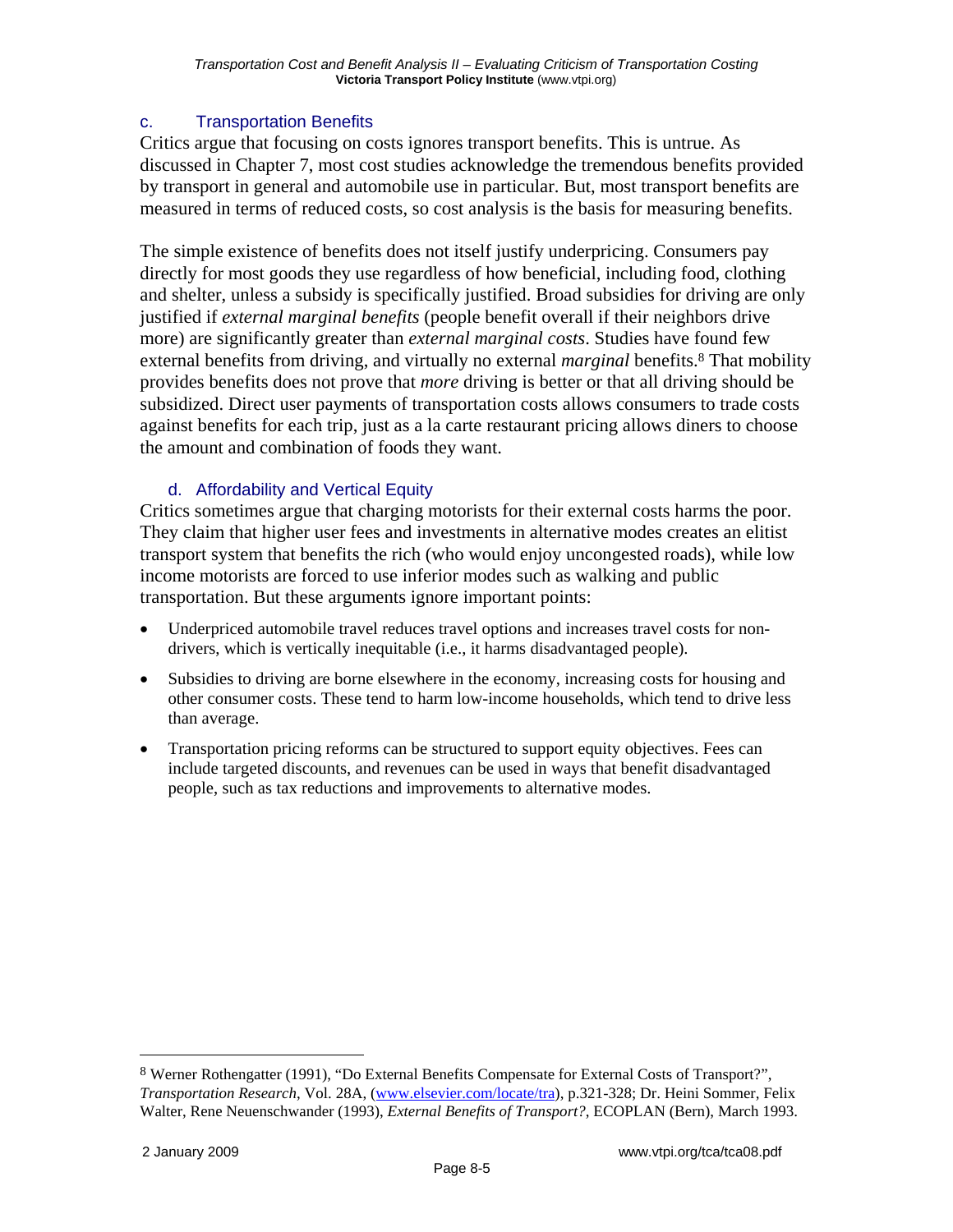#### e. Roadway Cost Recovery – Conflicting Studies

Some transportation costing critics attempt to demonstrate that motorists pay their fair share of costs.<sup>9</sup> However, these critics' analyses generally only consider a narrow range of external costs (generally just roadway expenditures) and violate standard highway cost allocation principles.10 They often count all taxes on motor vehicles and fuels as user fees, although highway cost allocation makes a distinction between user fees and general taxes: true user fees are charged *in addition to* general taxes.11 As an example, property taxes are a general tax, while municipal utility charges are user fees for particular services. A homeowner cannot fairly claim that paying their utility fees satisfies property tax obligations or vice versa. Similarly, roadway user fees are intended to reimburse governments for specific costs of road use beyond general taxes.

Suggesting that all taxes charged on automobiles and fuel are user fees is equivalent to suggesting that automobiles and vehicle fuel should be exempt from general taxes. If all taxes were treated as user fees no funds would be available for general government services, and user groups could make absurd demands: taxes on hats would be dedicated to public hatracks, and taxes on software would be dedicated to subsidize electricity.

Highway advocates often complain of fuel tax revenue "diversions" to help finance other modes, such as nonmotorized facilities and public transit services.12 However, if horizontal equity requires that all motor vehicle user fee revenues be dedicated to road improvements (reflecting the principle that consumers should "get what they pay for and pay for what they get" unless a subsidy is specifically required), then they should also demand that all roadway facilities be financed through user fees. A significant portion of funding for roadways (particularly local roads), traffic services and parking facilities is from general tax revenues (as discussed in chapters 5.4, 5.6 and 5.8). In addition, motorists do benefit from improvements in alternative modes, for the sake of option value, to be available when they cannot drive, just as ship passengers finance lifeboats, and because improving alternatives is sometimes a cost effective way to reduce traffic and parking congestion problems. Since many jurisdictions exempt fuel from general taxes,13 a portion of "special" fuel taxes can be considered a general tax payment.

1

<sup>9</sup> e.g. Jack Mallinckrodt (1998 / 2003), *Highway Subsidies*, http://urbantransport.org; at http://urbantransport.org/hwysub.pdf ; Wendell Cox and Jean Love (1994), "Drivers Pay Their Own Way—And Then Some", *Governing* (www.governing.com); Kenneth Green (1995), *Defending Automobility: A Critical Examination of the Environmental and Social Costs of Auto Use,* Reason Foundation (www.reason.org); Z. A. Spindler (1997), *Automobiles in Canada; A Reality Check*, Canadian Automobile Association (www.caa.ca).

<sup>&</sup>lt;sup>10</sup> Hugh Morris and John DeCicco (1997), "Revisiting the Extent to Which User Fees Cover Road Expenditures in the United States," *Transportation Research Record 1576*, (www.trb.org), pp. 56-63.

<sup>11</sup> Urban Institute (1990), *Rationalization of Procedures for Highway Cost Allocation*, Trucking Research Institute (www.atri-online.org), p. 53.

<sup>12</sup> Jonathan Williams (2007), *Paying at the Pump: Gasoline Taxes in America*, Tax Foundation (http://financecommission.dot.gov/Documents/Tax%20Foundation%20paper%20on%20Gas%20Tax.pdf).

<sup>13</sup> Joe Loper (1994), *State and Local Taxation: Energy Policy by Accident*, The Alliance to Save Energy (www.ase.org).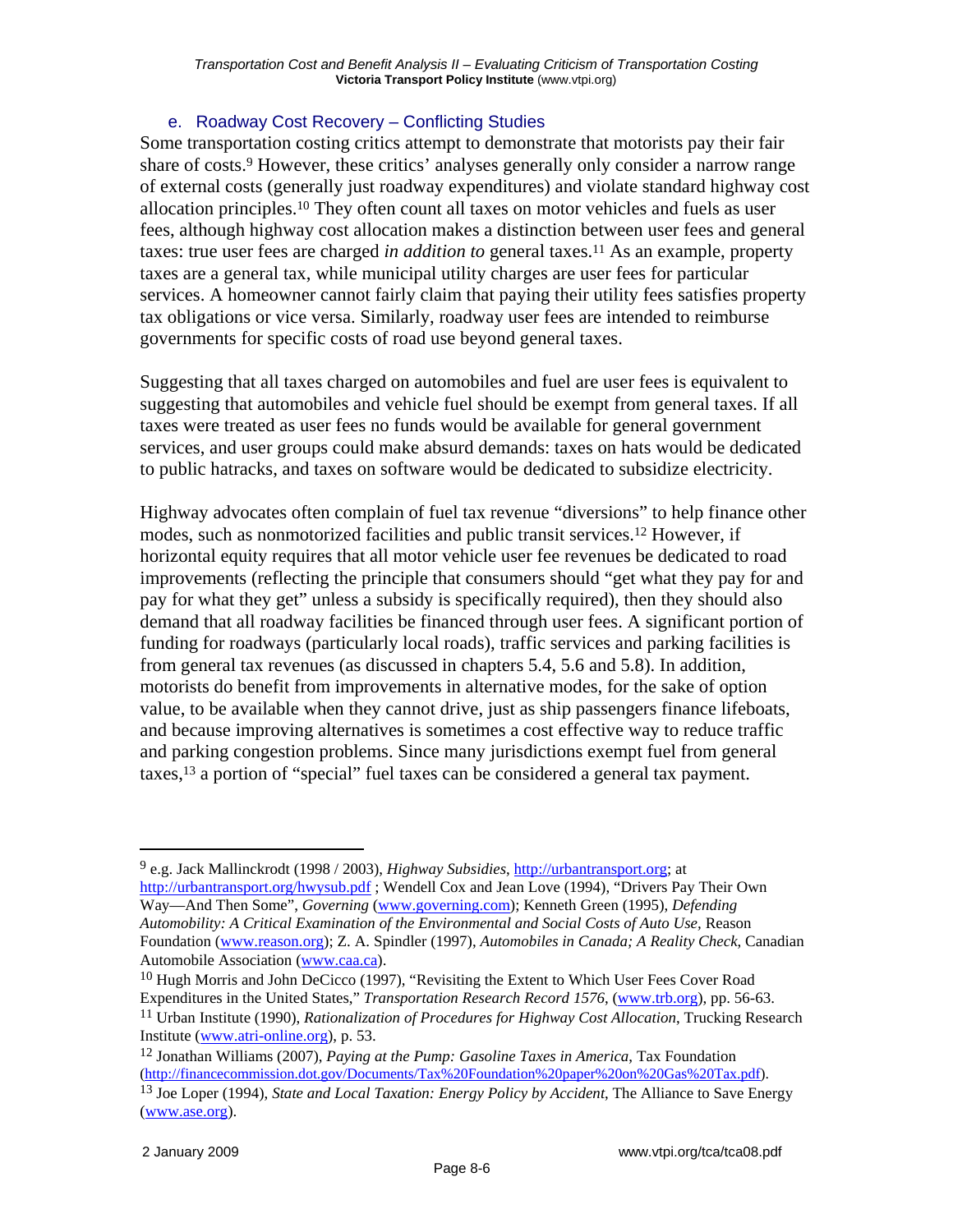### f. Anti-Automobile, Anti-American and Anti-Consumer

Some critics claim transportation costing is unpatriotic and harmful to consumers.14 They portray themselves as defending freedoms against unfair efforts to force consumers to "give up their cars" and be forced into undesirable travel modes. Cost-based pricing is described as "punitive," as if intended to castigate motorists for bad behavior.

Such statements reflect a fundamental misunderstanding of transportation costing and the market principles on which it is based. Transport costing is not a debate about whether automobiles are "good" or "bad," or a popularity contest between modes. It is a technical exercise to identify the full impacts of various transport options. Accurate costing information is the basis for making fair and rational transport decisions. Price reforms are not a punishment; they simply reflect direct user payment of costs, just as users are expected to pay for most goods they consume.

Transport costing and TDM programs are no more "anti-automobile" than a healthy diet is "anti-food." An optimal diet requires an appropriate balance of foods. An optimal transport system requires an appropriate balance of mobility options. Market distortions that reduce consumer choice or underprice driving do not benefit consumers overall. Market reforms associated with least-cost investments or full-cost pricing are not intended to force consumers to give up driving that they value. Under virtually any optimal transport system motor vehicles are likely to remain a common form of transport, but some travel would probably shift to other modes because consumers consider themselves better off overall when given better choices and price signals.

Critics are wrong to claim that they are defending consumer choice. Underpricing motor vehicle use not only requires individuals to bear uncompensated costs (tax expenses, accident risk, air pollution, noise, etc.), but it also results in a less diverse transportation system, reducing consumer choices.

## g. Access Benefits of Roads

Some critics argue that because local roads provide basic access their costs should be charged to property owners rather than to motorists. This argument may apply to the first increment of capacity (i.e., a narrow, lightly paved road), but costs for additional roadway capacity, and most maintenance and operating costs result from motor vehicle use. Economists acknowledge that it may be efficient and equitable to charge land owners for basic road access to their properties (for example, through property taxes or special levies), but any additional road quality (pavement, increased road capacity and higher design speeds) should be charged to road users.<sup>15</sup>

## h. Problems are Self Correcting

Critics often argue that automobile costs are being solved through technological progress, for example, citing claims that air pollution has been reduced by 95% over the last few

<sup>14</sup> In particular Beshers, Cardato, Cox & Love, Green, Spindler and Wilson.

<sup>15</sup> USDOT (1988), "An Analysis of Highway Revenues and Cost Responsibility for Non-Users,"Appendix F, *Final Report on the Federal Highway Cost Allocation Study*, (www.dot.gov).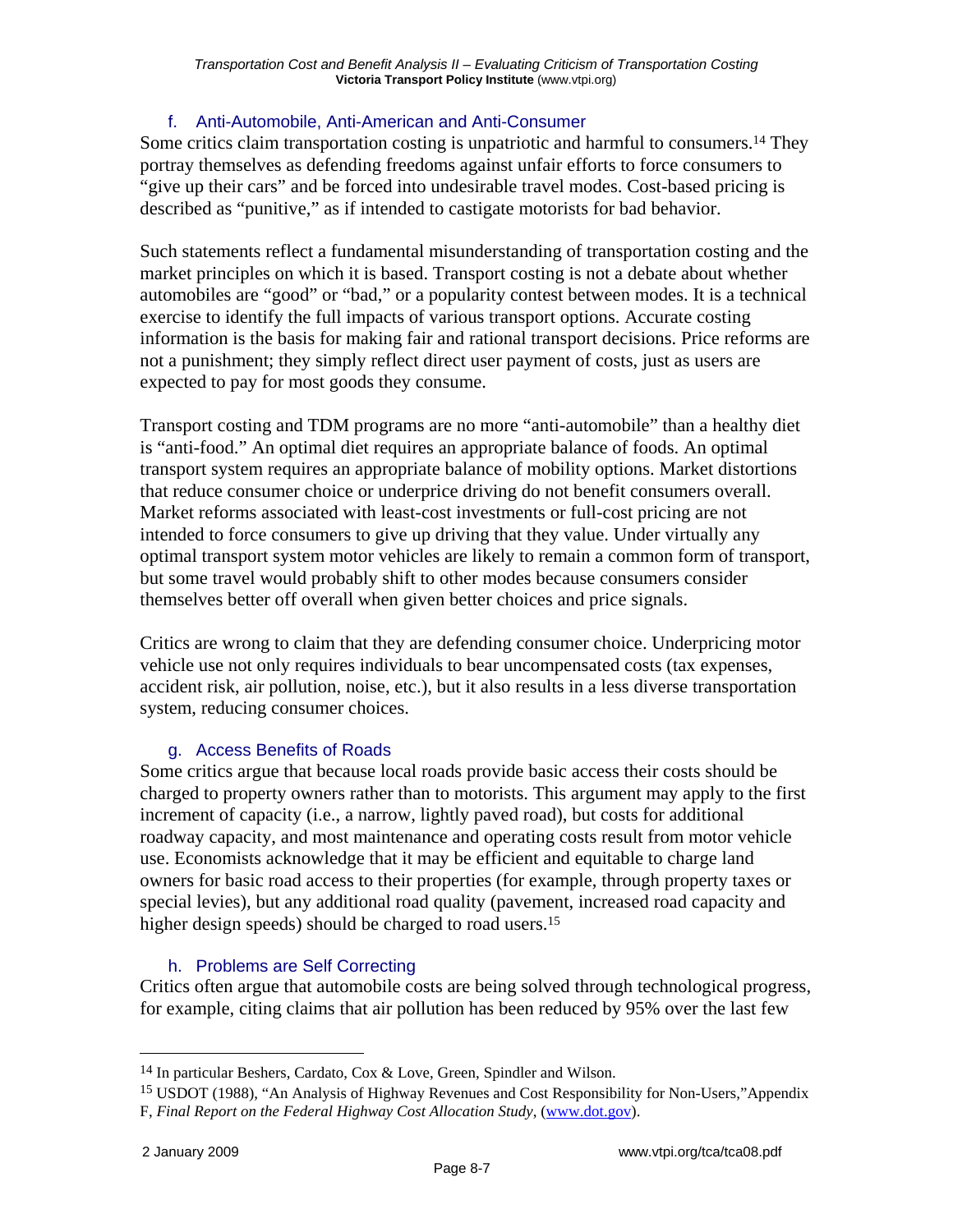decades. This is an exaggeration. State and federal mandates have significantly reduced regulated tailpipe emissions under standard test conditions, but actual emissions are greater than these tests indicate because vehicles often operate outside of design conditions (cold engines, ineffective emission controls, etc.) and because not all air pollutants are regulated tailpipe emissions (including mechanical particulates and toxins).16 Similarly, although technological improvements have increased vehicle occupant crash protection, much of this has been offset by increased vehicle speeds and mileage, resulting in little reduction in per capita crash risks.

1

<sup>16</sup> BTS (1997) *Mobility and Access, Transportation Statistics Annual Report 1997*, BTS (www.bts.gov), p. 109-110.